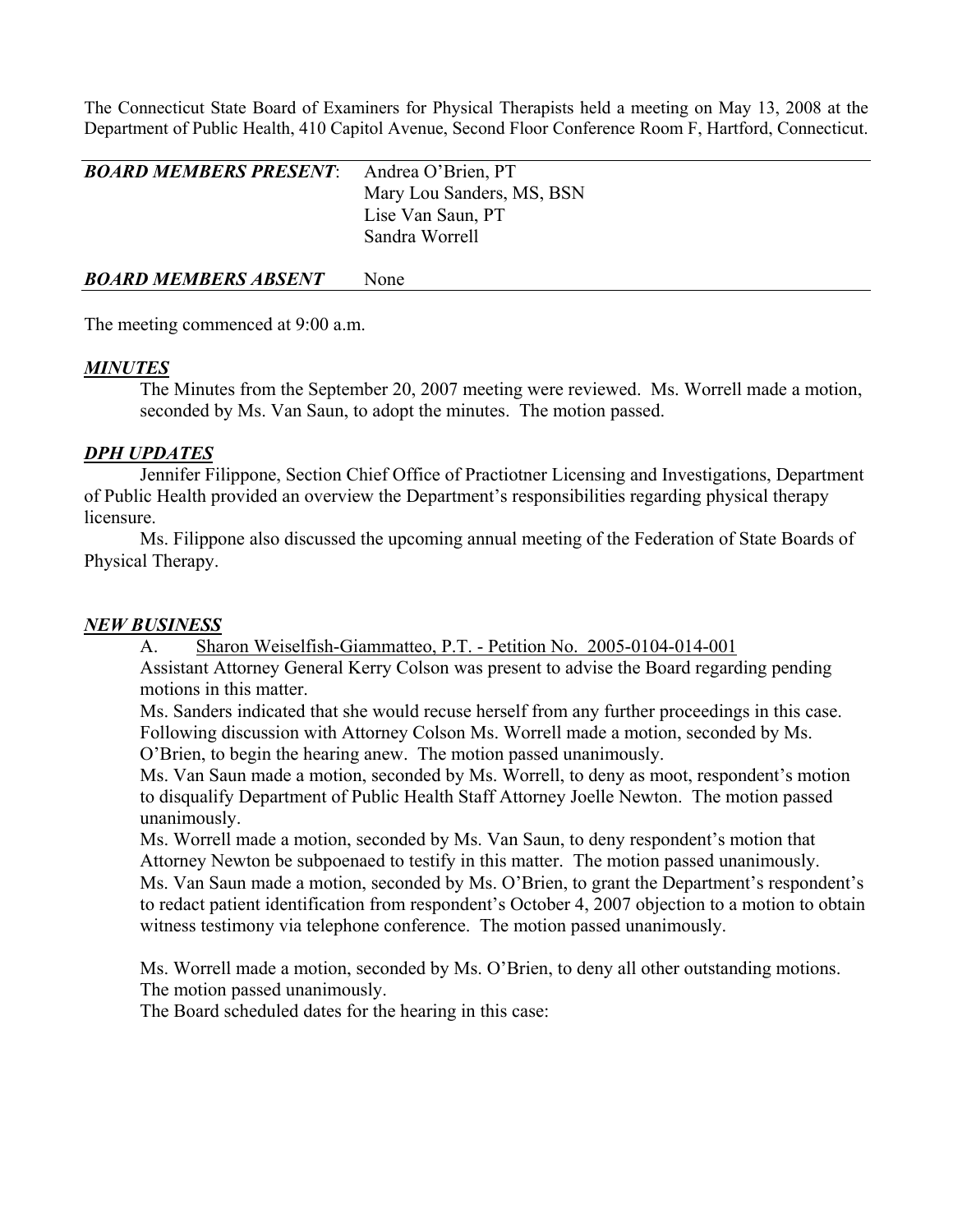B. Meeting Dates for 2008 The following meeting dates were scheduled for the remainder of 2008: July 10, 2008 November 4, 2008 Meetings will be scheduled for 8:30 a.m., at the Department of Public Health 410 Capitol Avenue, Hartford, Connecticut.

# *ADJOURNMENT*

The meeting was adjourned at 10:00 a.m.

Respectfully submitted,

Mary Lou Sanders, MS, BSN Connecticut State Board of Examiners for Physical Therapists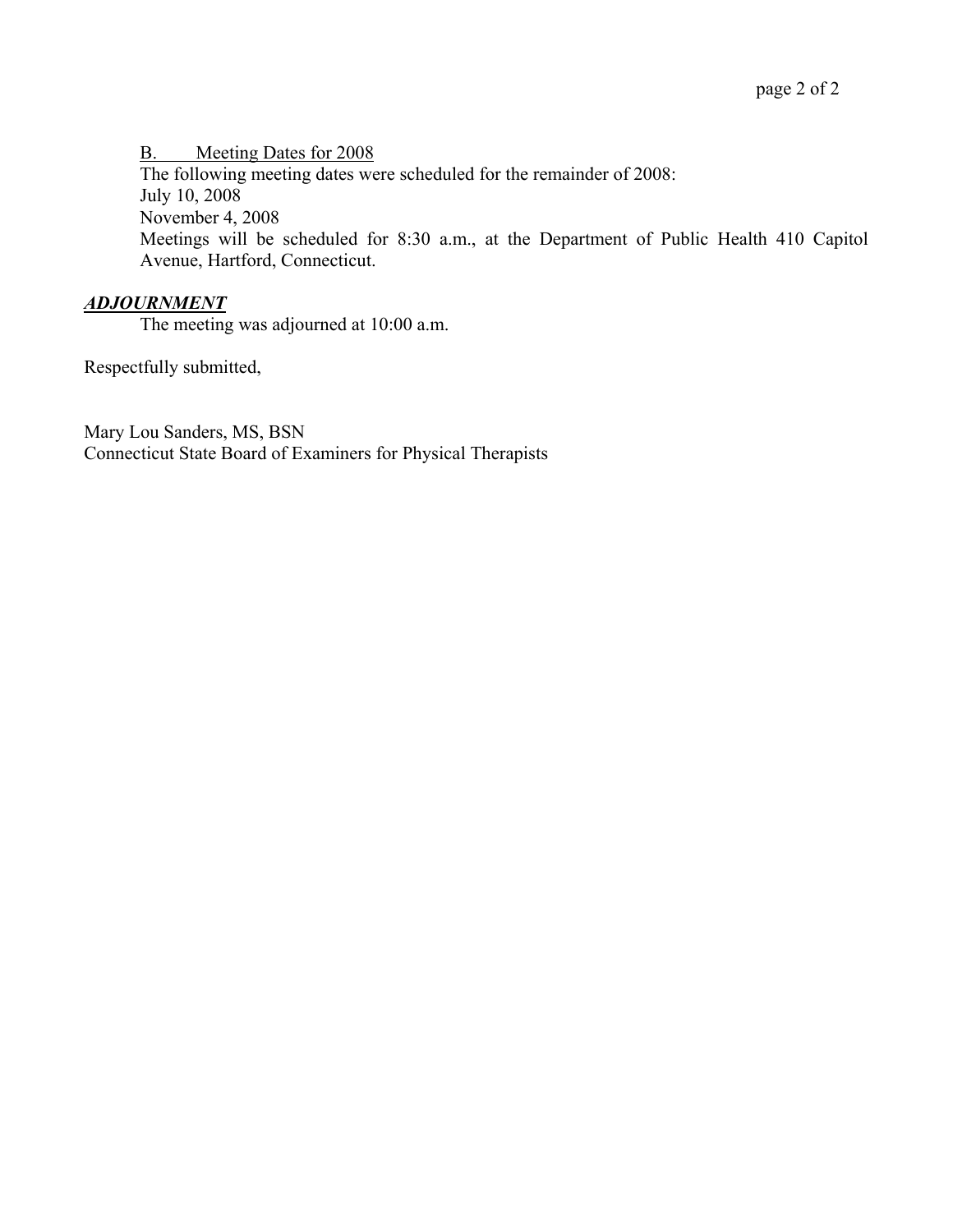The Connecticut State Board of Examiners for Physical Therapists held a meeting on July 10, 2008 at the Department of Public Health, 410 Capitol Avenue, Second Floor Conference Room F, Hartford, Connecticut.

| <b>BOARD MEMBERS PRESENT:</b> | Mary Lou Sanders, MS, BSN - Chairperson<br>Andrea O'Brien, PT<br>Lise Van Saun, PT<br>Sandra Worrell |  |
|-------------------------------|------------------------------------------------------------------------------------------------------|--|
| <b>BOARD MEMBERS ABSENT</b>   | Robert Carr, MD                                                                                      |  |

Ms. Sanders called the meeting to order at 9:00 a.m.

### *MINUTES*

The Minutes from the May 13, 2008 meeting were reviewed. Ms. Worrell made a motion, seconded by Ms. Van Saun, to adopt the minutes. The motion passed.

## *LEGAL OFFICE BUSINESS*

Jay Kain, PT – Petition No. 2007-1113-014-005

Matthew Antonetti, Principal Attorney, Department of Public Health presented a Consent Order in the matter of Jay Kain, PT. Respondent was not present or represented.

Ms. O'Brien made a motion, seconded by Ms. Worrell to adopt the Consent Order. The motion passed. Ms. Sanders signed the Order.

### *ADDITIONAL BUSINESS*

The meeting currently scheduled for November 4, 2008 will be rescheduled to Tuesday, October 7, 2008 at 9:00 a.m.

The hearing in the matter of Sharon Weiselfish-Giammatteo, P.T.-, Petition No. 2005-0104-014-001 will follow the meeting.

## *ADJOURNMENT*

The meeting was adjourned at 9:15 a.m.

Respectfully submitted,

Mary Lou Sanders, MS, BSN - Chairperson Connecticut State Board of Examiners for Physical Therapists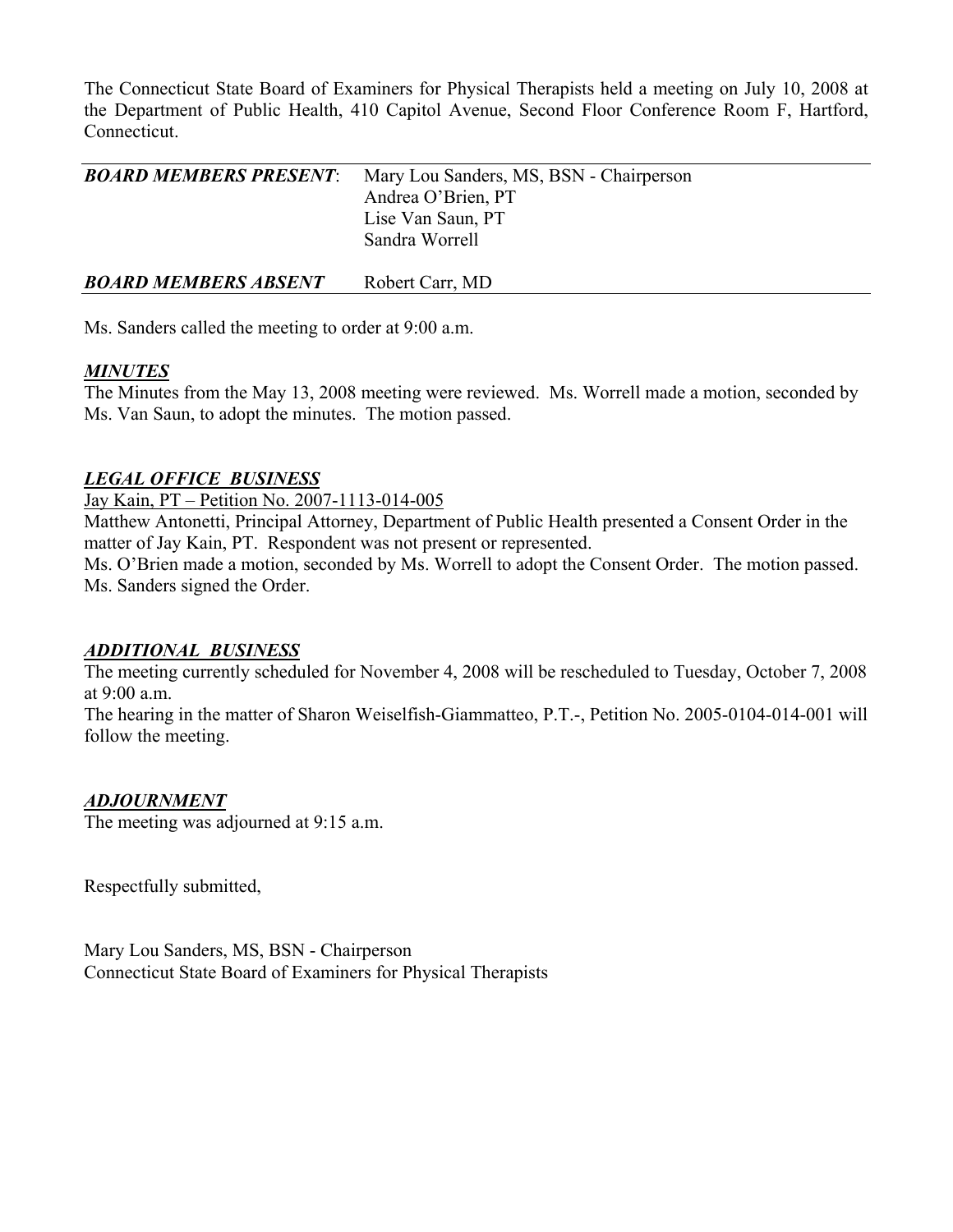The Connecticut State Board of Examiners for Physical Therapists held a meeting on September 9, 2008 at the Department of Public Health, 410 Capitol Avenue, Second Floor Law Library, Hartford, Connecticut.

| <b>BOARD MEMBERS PRESENT:</b> | Robert Carr, MD – via telephone<br>Andrea O'Brien, PT - via telephone<br>Lise Van Saun, PT – via telephone<br>Sandra Worrell - via telephone |
|-------------------------------|----------------------------------------------------------------------------------------------------------------------------------------------|
| <b>BOARD MEMBERS ABSENT</b>   | Mary Lou Sanders, MS, BSN - Recused                                                                                                          |
| <b>ALSO PRESENT</b>           | Kerry Colson, Assistant Attorney General<br>Jeffrey Kardys, Administrative Hearings Specialist/Board Liaison                                 |

The meeting commenced at 9:00 a.m.

Dr. Carr was welcomed to his first meeting as a Board member.

### *NEW BUSINESS*

Sharon Weiselfish-Giammatteo, P.T. - Petition No. 2005-0104-014-001

Pending motions in the matter of Sharon Weiselfish-Giammatteo, P.T. were discussed with Assistant Attorney General Kerry Colson. Board Chairperson Mary Lou Sanders is recused in this matter. Ms. Van Saun made a motion, seconded by Dr. Carr, to grant the Department of Public Health's request to introduce into the record of the renewed hearing in this matter, the transcripts of witness testimony and the previously accepted documentary evidence.

The motion passed with all in favor.

### *ADJOURNMENT*

The meeting was adjourned at 9:20 a.m.

Respectfully submitted,

Lise Van Saun, PT Connecticut State Board of Examiners for Physical Therapists